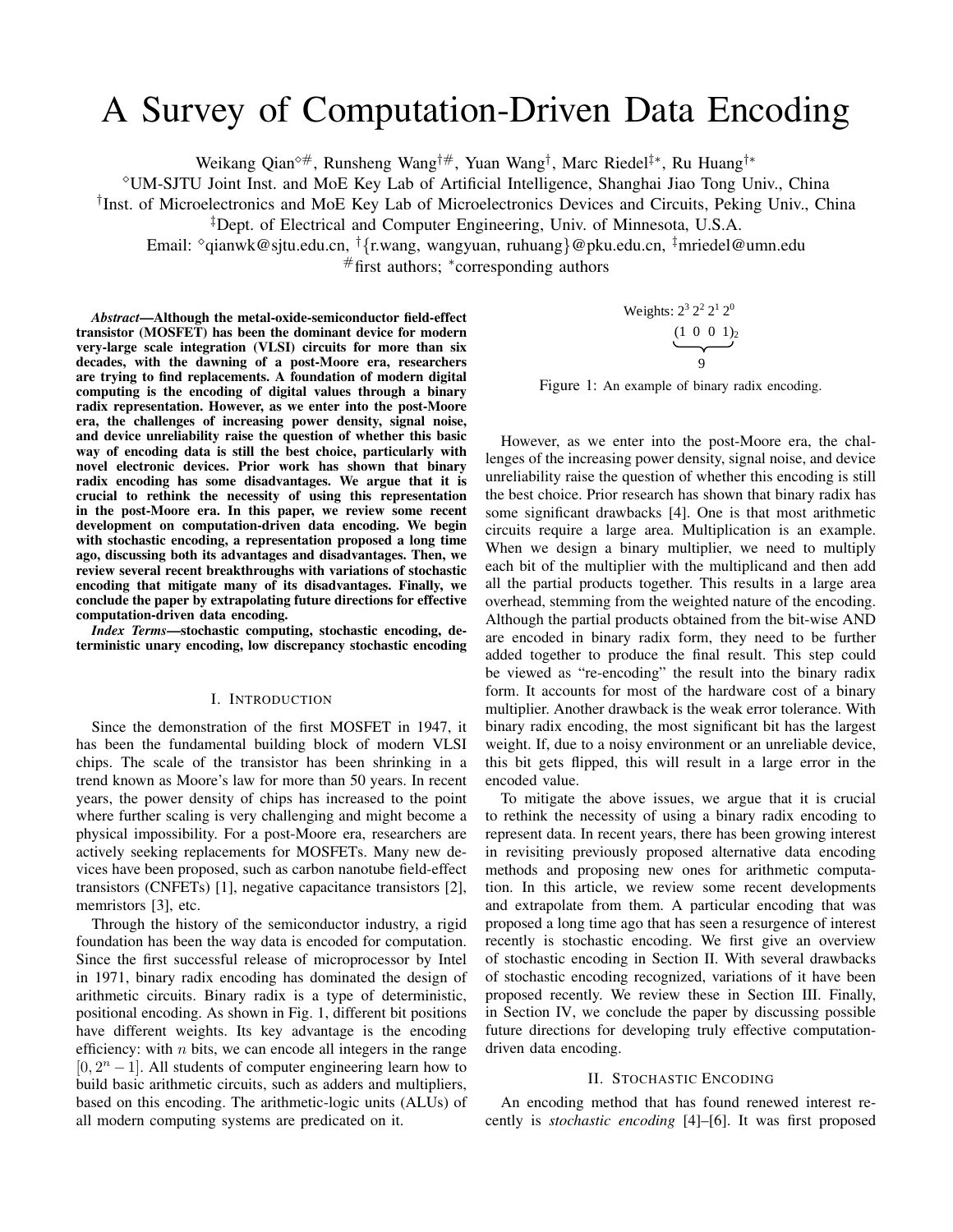in the 1960s [7], [8]. Like binary radix, 0s and 1s are used to represent data. However, the positions of 0s and 1s are random and the data is encoded through the ratio of 1s to the total number of bits in the sequence. As shown in Fig. 2(a), a random sequence with three 1s out of eight bits encodes the value 3/8. This type of encoding can only represent values in the range [0, 1]. It is known as *unipolar format encoding*. Another form is *bipolar format encoding*, in which the ratio p of 1s to the total number of bits encodes the value  $(2p-1)$ . Thus, the range of the representation is  $[-1, 1]$ . Stochastic bit sequences can either be generated serially in time as a bit streams (see Fig. 2(a)) or parallel in space as a bit bundles (see Fig. 2(b)) [9]. In what follows, we mainly focus on the serial streaming form and refer to these as *stochastic bit streams*. Unless otherwise specified, we use the unipolar format.



Figure 2: Stochastic encoding: (a) A stochastic bit stream; (b) A stochastic bit bundle.

## *A. Advantages of Stochastic Encoding*

Stochastic encoding has the following advantages.

1) Enabling the design of simple circuits to realizes complex arithmetic functions. A widely-used example is multiplication in the unipolar format, implemented by a single AND gate, as shown in Fig. 3. Assuming that the two input stochastic bit streams are independent, it is easy to see that the probability of obtaining a 1 at the output of the AND gate equals the product of the probabilities of obtaining 1s at the two inputs of the gate. The hardware cost is far less than that of the binary multiplier. In the bipolar format, multiplication is implemented with a single XNOR gate.



Figure 3: An AND gate realizes multiplication for stochastic encoding.

2) Strong fault tolerance. By its encoding nature, every bit in the sequence contributes the same weight to the encoded value. Given a sequence of length N, the weight is  $1/N$ . Thus, if a bit flip occurs, the change to the final encoded value is small and independent of the location of the bit flip. This is in contrast to binary radix encoding, in which bits at a higher positions have larger weights, so a flip in these causes a larger error.

- 3) Tunable precision without hardware change. In the form of serial streaming, the same hardware can be used for any data precision the user requires. To increase or decrease the precision, only the stream length needs to be increased or decreased without changing the circuit. In contrast, for binary radix-based design, when the data precision is changed, the circuit must be redesigned.
- 4) Progressive precision. This property means that the first few bits of a stochastic bit stream can yield a rough approximation of the final number [10]. For example, the bit stream 0110111001011001 encodes the value 9/16. The first 2, 4, and 8 bits correspond to the bit streams 01, 0110, and 01101110, respectively. They encode the values  $1/2$ ,  $1/2$ , and  $5/8$ , respectively, which are good approximation of the actual value  $9/16$ . This property can sometimes be exploited to use a short bit stream to represent the final value.

#### *B. Disadvantages of Stochastic Encoding*

While the advantages are compelling, stochastic encoding has several distinct disadvantages.

- 1) The low encoding efficiency. For stochastic encoding to represent any integer in the range  $[0, 2<sup>n</sup> - 1]$ , it requires the sequence length to be  $2<sup>n</sup> - 1$ . This is in contrast to the binary radix encoding, which only requires  $n$  bits. With serial bit streams, the computation time is proportional to the stream length; this results in long computation time.
- 2) Stochastic variation. A stochastic bit stream is usually generated with a module called *stochastic number generator (SNG)*. A typical SNG design is shown in Fig. 4. Each bit in the stream is the comparison result between a k-bit uniformly distributed random number  $R$  and a  $k$ bit constant C. The bit is 1 if  $R < C$  and 0 otherwise. It is easy to see that each bit in the stream has the probability of  $C/2^k$  to be a 1. To produce a bit stream for a value  $p \in [0, 1]$ , we just choose the constant  $C = 2^k p$ . Based on this mechanism, we can see that a stochastic bit stream only ensures that each bit in the stream has the probability of  $p$  to be a 1. However, for any generated bit stream of length N, it likely will not have *exactly* pN 1s. Randomness is an inherent error source with stochastic encoding.



Figure 4: Stochastic number generator.

3) Precision loss when doing addition. A basic stochastic encoding can only represent values in the range of  $[0, 1]$ in the unipolar format or  $[-1, 1]$  in the bipolar format. This causes a problem when implementing addition. That is, addition  $c = a + b$  cannot be exactly realized. This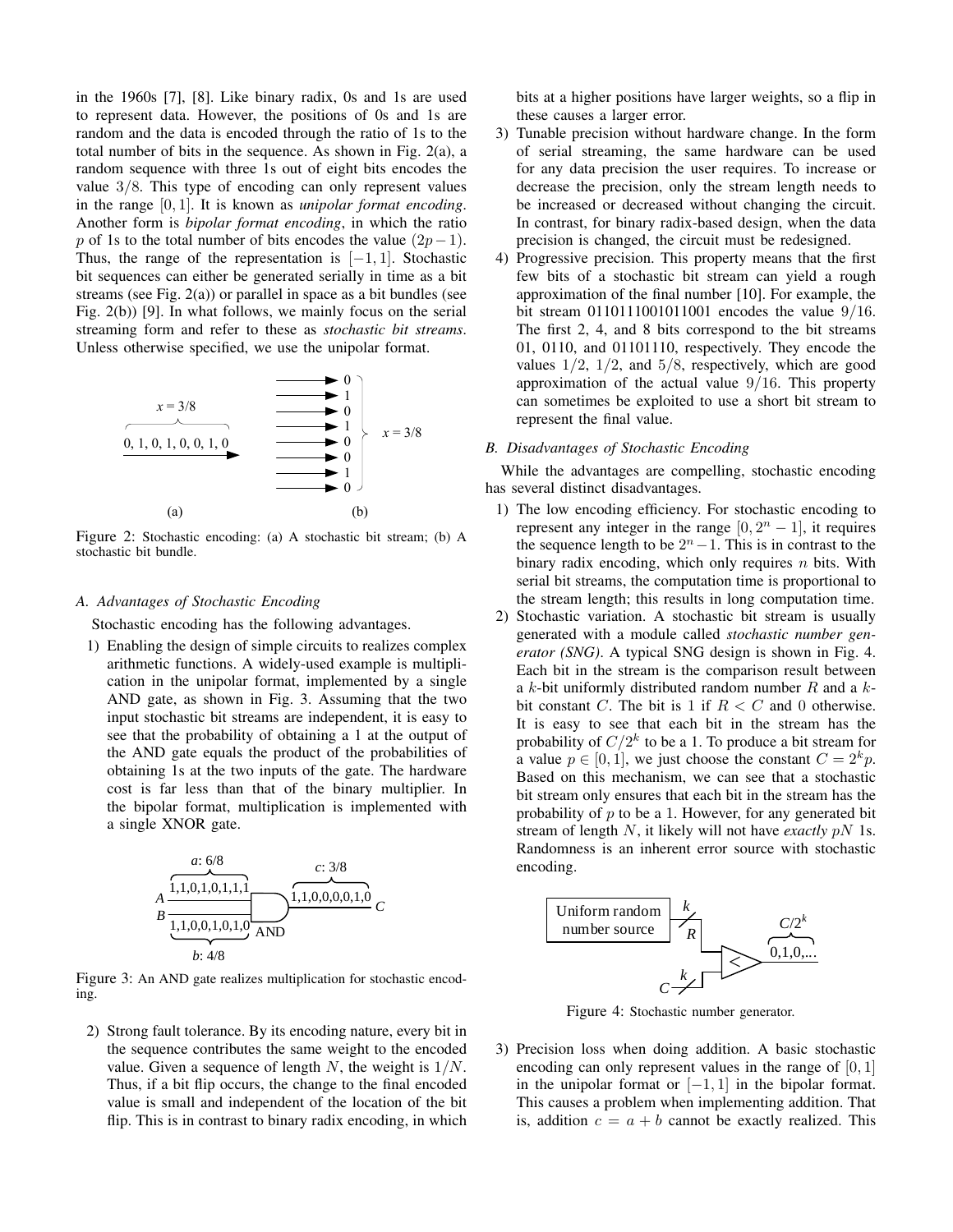is because given  $a$  and  $b$  within the valid representation range of stochastic encoding, it is possible that their sum is outside the range and hence, there is no way to calculate that sum. Thus, with stochastic encoding, addition is typically implemented in a scaled version by using a multiplexer (MUX) as shown in Fig. 5. We typically choose the selecting signal so that it has a probability of  $1/2$  to be a 1. In this case, the output of the MUX is the scaled sum  $c = \frac{1}{2}(a + b)$ . Due to the scaling, the addition with stochastic encoding entails precision loss. The precision of the input is  $1/N$ , where  $N$  is the bit stream length. However, the precision of the output is  $2/N$  since we need to multiply the final result by 2 to obtain  $a + b$ .



Figure 5: A multiplexer realizes a scaled addition for stochastic encoding.

#### III. VARIATIONS OF STOCHASTIC ENCODING

In this section, we review several recently proposed variations of stochastic encoding. These address some of the disadvantages discussed in the previous section.

#### *A. Deterministic Unary Encoding*

As we mentioned in Section II-B, one disadvantage of stochastic encoding is that it suffers from error caused by stochastic variation. To overcome this drawback, a *deterministic unary encoding* was proposed [11]. An example is shown in Fig. 6(a). Such an encoding is same as stochastic encoding in that every bit has the same weight contribution to the final value, which equals  $1/N$ , where N is the length of the bit stream. However, the key difference lies in the determinism in generating the bit streams. If we want to encode a value  $p \in [0, 1]$  with a stream of length N, as shown in Fig. 6(a), the stream is composed of pN 1s followed by  $(1 - p)N$  0s. In this case, the ratio of 1s exactly equals the target value to be encoded. Such a special stream could be easily generated by replacing the uniform random number source in Fig. 4 by a digital counter.

Since the deterministic unary encoding is same as stochastic encoding in that each bit has the same weight contribution, it is possible to use the same computing circuit as stochastic encoding, e.g., using an AND gate for multiplication. However, directly using two deterministic bit streams may not produce the correct result. An example is shown in Fig. 6(b). In this example, the output is  $2/4$ , which does not equal the product of the two input values. In order to ensure the correct computation, the inputs should maintain the property that every bit of one stream should be paired with every bit of the other exactly once. This essentially requires the repeat of the bits in each stream in some way. An example is shown in Fig. 6(c): each  $a_i$  ( $0 \le i \le 3$ ) is paired with each  $b_i$  $(0 \leq j \leq 3)$  exactly once. To generate these streams, three methods are proposed in [11], which are using relatively prime bit length, rotation, and clock division (hereafter referred to as *deterministic manipulation methods*). The streams in Fig. 6(c) are produced using the clock division method, which divides the frequency of the bit stream  $a$  by 4 to obtain the frequency of the bit stream b. Using a pair of streams of the form shown in Fig. 6(c), an AND gate can correctly realize multiplication, as shown in Fig. 6(d).







Figure 6: Deterministic unary encoding: (a) basic encoding form, which has all 1s appear before all 0s; (b) an improper use of deterministic unary encoding causing a wrong multiplication result; (c) bit streams generated by the clock division method so that every bit in one stream is paired with every bit of the other exactly once; (d) deterministic unary encoding for correct multiplication by the clock division method.

Recent work has further developed the concept of deterministic unary encoding. Najafi *et al.* proposed using analog pulse width modulated (PWM) signals [12]. The value encoded by the deterministic unary encoding is the fraction of the time the signal is high. Thus, PWM signals encode value through their duty cycles. In order to use these PWM signals to perform correct computation, the key is to choose the correct clock cycles (or frequencies) of the input PWM signals. For example, it is obvious that for multiplication, if the frequencies of the two input signals are the same, an AND gate will not correctly implement multiplication. The authors described a few guidelines for the choice of the clock cycles. One basic guideline is that the clock cycles should be relatively prime, or *inharmonic* using signal processing terminology. Another important guideline is that, to achieve the best accuracy, the operation should be run for the common multiple of the input periods. With the use of analog signal, one clock cycle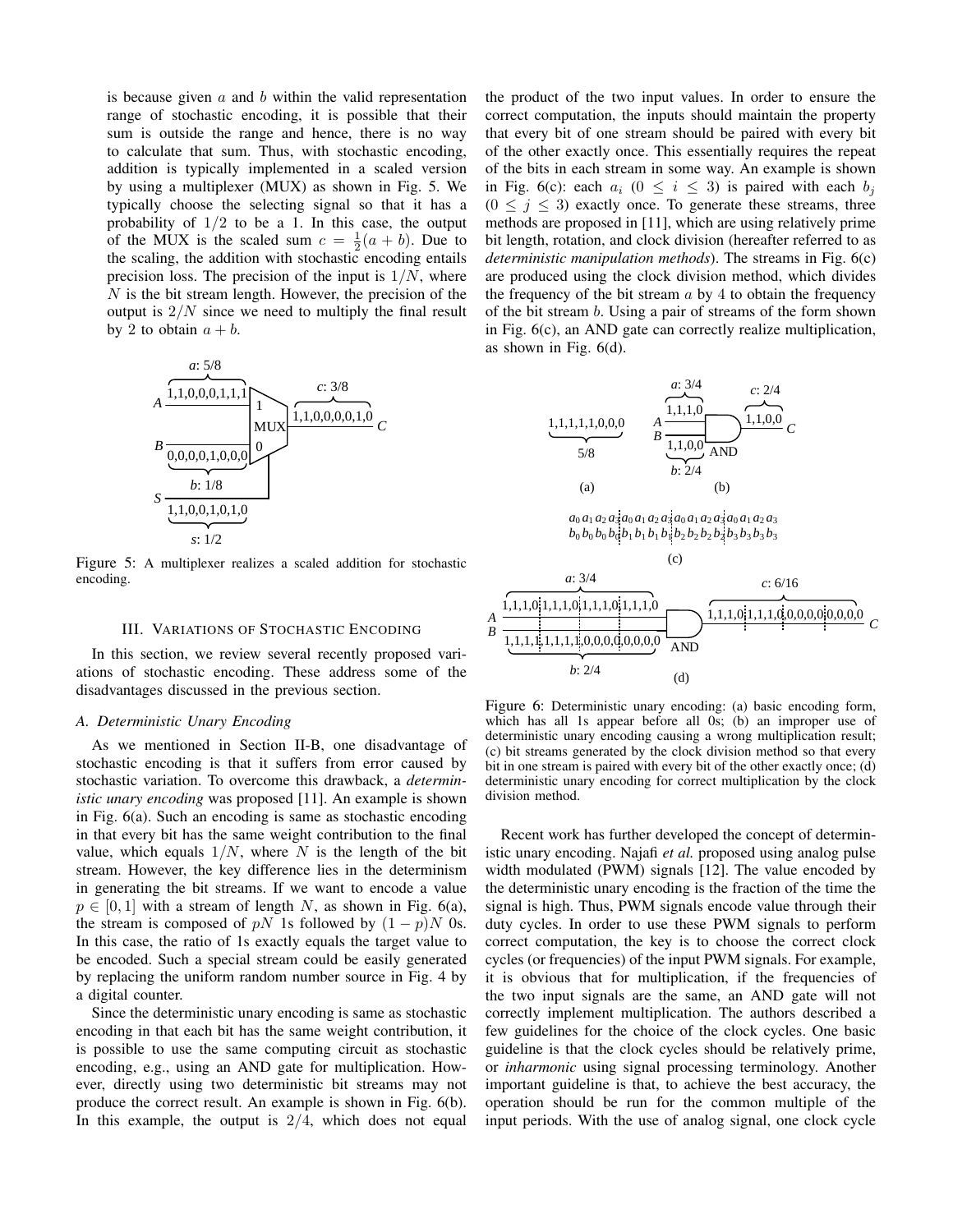corresponds to many clock cycles in the deterministic unary encoding and hence, the computation time, together with the energy consumption, is significantly reduced.

Najafi and Lilja noted that the deterministic unary encoding does not possess the progressive precision property of stochastic encoding. To address this problem, they proposed to combine pseudo-randomized sequence with the deterministic manipulation methods [13].

Recent works considered deterministic unary encoding represented as parallel bundles, a form called *thermometer coding* [14]. Mohajer *et al.* proposed a design method that performs proper routing to implement monotonically increasing functions with thermometer coding [14]. Non-monotonic functions can be implemented with additional XOR gates. They showed that the proposed design has a much smaller area-delay-product than the conventional binary design and stochastic design. Zhang *et al.* exploited the regular pattern of thermometer coding and proposed an efficient generator for it, which can significantly reduce the energy consumption compared to the traditional bit stream generators [15].

## *B. Low Discrepancy Stochastic Encoding*

Although stochastic encoding has the progressive precision property, when the bit stream is short, the difference between the value encoded by the bit stream and the accurate value could still be very large. This is due to the large random fluctuation of the pure random sequence. To improve the progressive precision, *low-discrepancy (LD) bit streams*, in which the 0s and 1s are more uniformly spaced, were introduced to replace the conventional stochastic bit streams [16]. The LD bit streams can be generated by comparing each number in an *LD sequence* to a fixed constant value. For example, the upper part of Fig. 7(a) shows a type of LD sequence called Sobol sequence. It has the property that for any  $0 \leq m \leq n$ , the first  $2^m$  numbers include all values in the set  $\{0, 1 \cdot 2^{n-m}, 2 \cdot 2^{n-m}, \dots, (2^m - 1) \cdot 2^{n-m}\}$ , where *n* is the number of bits in the binary encoding of the values [17]. If the target value is  $1/2$ , then we compare each number in the sequence with the constant  $\frac{1}{2} \cdot 2^n = 4$ . The resulting bit stream is shown in the lower part of Fig. 7(a). As we can see, the first 2, 4, and 8 bits all encode the correct value 1/2. For comparison, the upper part of Fig. 7(b) shows a pseudorandom sequence generated by a linear-feedback shift register. In order to generate the same target value  $1/2$ , each number in the sequence is also compared with the value 4. The resulting bit stream is shown in the lower part of Fig. 7(b). Now, the first 2, 4, and 8 bits encode the values 1,  $3/4$ , and  $1/2$ , respectively. Obviously, its progressive procession property is far worse than the LD bit stream.

There are many different types of LD sequences, originally developed for quasi-Monte Carlo (QMC) sampling [18]. A few of them have been applied to generate LD bit streams for stochastic encodings. An LD bit stream generator based on Halton LD sequence was proposed in [16]. However, it has a large area overhead. A later work proposed to use Sobol sequence generator [19], which is more area- and power-efficient. The work [17] further proposed to combine the deterministic manipulation methods with Sobol LD bit streams. One particular design considered is to combine the rotation method with the Sobol sequence generator. Given this combination, the resulting design enjoys two benefits: 1) like deterministic encoding, the computation is accurate when the bit stream length equals the product of the input bit stream lengths; 2) the proposed sequence converges to the accurate result much faster than the previous methods, including the method integrating the rotation method with the pseudo-random sequence [13]. Consequently, for a fixed accuracy requirement, the proposed method requires a much shorter bit stream length, which leads to the reduction in energy consumption.

0,4,6,2,5,1,3,7  
\n
$$
\downarrow
$$
  $\lt$  4  
\n1,0,0,1,0,1,1,0  
\n(1,0,0,1,0,0)  
\n(2,0,1,0,0,0)  
\n(3,0,0,0)  
\n(4,0,0)  
\n(5,0,0,0)  
\n(6,0,0)

Figure 7: Comparison between low-discrepancy sequence and random sequence. (a) Sobol low-discrepancy sequence and the generated bit stream; (b) A pseudo-random sequence and the generated bit stream.

In [20], another way to efficiently generate LD bit streams was proposed. The idea is to partition the entire bit stream into multiple groups and evenly distribute the 1s among the groups. It combines an even-distribution (ED) encoder with an inter-group randomizer and an intra-group randomizer. The ED encoder makes 1s evenly distributed within all groups, the inter-group randomizer shuffles the order of the groups, and the intra-group randomizer scrambles the bits within a group.

## *C. Sign-Magnitude Stochastic Encoding*

With the unipolar format, stochastic encoding can only represent values in the range  $[0, 1]$ . Thus, it cannot represent negative values. To solve this problem, the bipolar encoding format was proposed. With this, the representation range becomes  $[-1, 1]$ . However, with bipolar format, the precision reduces to half of that of the unipolar format: A stochastic bit stream of length  $N$  can only represent values of precision 2/N in bipolar format.

Zhakatayev *et al.* recently proposed a variation of stochastic encoding called *sign-magnitude stochastic encoding* [21]. It encodes a signed value with a sequence of  $N$  bits. The first bit is the sign bit, which represents a positive (resp. negative) value when it is 0 (resp. 1), and the rest  $(N-1)$  bits encode the magnitude just like stochastic encoding. For example, the bit stream shown in Fig. 8 encodes the value −3/4. The multiplication on the new encoding applies an XOR gate to the sign bits of the two input sequences to produce the sign bit of the output sequence. It applies AND gates to handle the rest bits in the two input sequences to produce the magnitude part of the output sequence. This encoding method allows the representation of negative values with almost the same precision as the unipolar-format stochastic encoding.

## *D. Stochastic Encoding with Infinite Range*

As we mentioned in Section II-B, one drawback of stochastic encoding is the precision loss when doing addition. The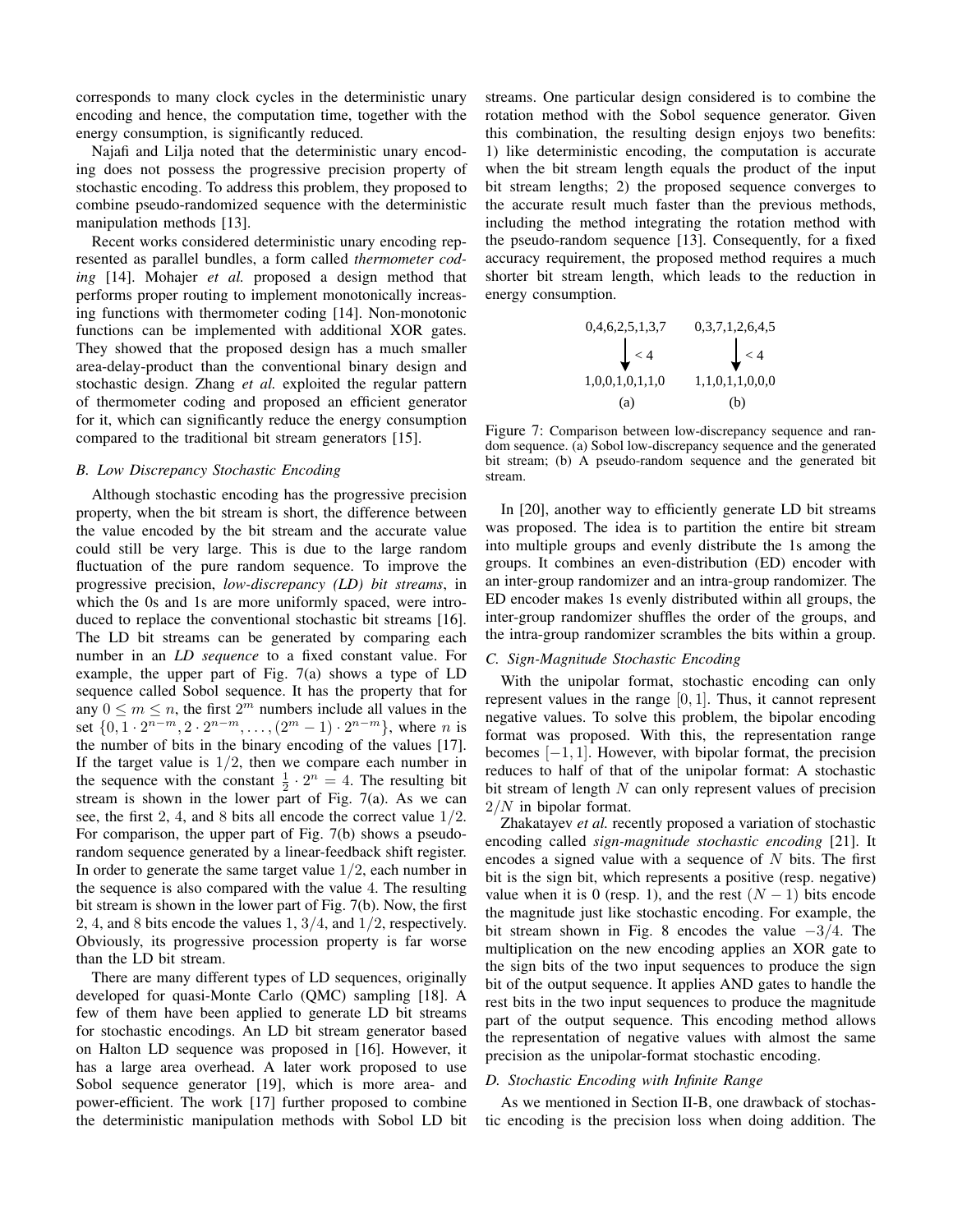Sign bit\n
$$
\begin{array}{c}\n\prod_{i=1}^{n}1,0,1,1 \\
-\frac{3}{4}\n\end{array}
$$

Figure 8: An example of sign-magnitude stochastic encoding.

essential reason is because the encoding only allows us to represent values in a limited range. This issue was considered during the early days of stochastic computing and several variations of stochastic encoding that could represent values with infinite range were proposed. One representation is the single-line unipolar stochastic encoding with infinite range. In this representation, a random sequence with the ratio of 1s as  $p$ and the ratio of 0s as  $(1-p)$  encodes the value  $p/(1-p)$ . Thus, any value in the range  $[0, +\infty]$  could be encoded. Under this encoding, normal addition, multiplication, and division could be implemented by circuits based on JK flip-flops [8]. The same representation was rediscovered later by Min *et al.* [22].

Another possible representation is a two-line stochastic encoding [8]. Each line represents a value in the bipolar format and the final encoded value is the ratio between  $X$  and  $Y$ , where  $X$  and  $Y$  are the bipolar numbers encoded by the upper and lower lines, respectively. An example of such a encoding is shown in Fig. 9(a). It can be seen that the range of the values that could be encoded now becomes  $[-\infty, +\infty]$ . The same representation was rediscovered later by Canals *et al.* [23], under the name *extended stochastic logic*. Under this encoding, normal addition could be implemented with the circuit shown in Fig. 9(b). Indeed, the value of the output is

$$
\frac{t}{u} = \frac{\frac{1}{2}(ps + qr)}{\frac{1}{2}qs} = \frac{p}{q} + \frac{r}{s},
$$

which is the sum of the two inputs. Also, multiplication and division could be implemented easily, as shown in Figs. 9(c) and (d), respectively. Each of them only uses two XNOR gates.



Figure 9: A two-line stochastic encoding. (a) an illustration of the encoding; (b) the addition circuit; (c) the multiplication circuit; (d) the division circuit.

#### *E. Integral Stochastic Encoding*

As we mentioned in Section II-B, one fundamental drawback of stochastic encoding is its low encoding efficiency and hence, the long runtime. Besides this, addition with stochastic encoding results in precision loss. Ardakani *et al.* proposed an *integral stochastic encoding* to address these two problems jointly [24]. It can be viewed as a mix of binary radix encoding and stochastic encoding. An example is shown in Fig. 10(a). One still uses a sequence of random numbers to encode a value. However, the difference is that each number in the sequence is not a binary 0-1 value, but an integral value in the range  $[0, m]$ . The encoding essentially uses multiple wires to represent the integral value through binary radix encoding. With this, the encoding efficiency is improved. For example, with  $m = 3$ , a sequence of length 5 is enough to represent any value in the range  $[0, 15]$ . In contrast, using stochastic encoding, the length should be 15, which is much longer. Another benefit of this encoding is that the range of the values that can be encoded is not limited. Thus, we could implement exact addition. The addition of the two values represented by the integral stochastic form can be realized by a binary radix adder that performs number-wise addition, as shown in Fig. 10(b). Multiplication requires a binary multiplier, which seems to nullify the benefit of reduced hardware cost brought by the stochastic encoding. However, if one input sequence to the multiplier can be fixed as the binary stochastic bit stream, then the multiplication could still be implemented quite efficiently with several AND gates.



Figure 10: Integral stochastic encoding. (a) an illustration of the encoding; (b) the addition circuit.

Although the hardware cost of integral stochastic encoding is larger than that of the basic stochastic encoding, the latency is significantly reduced. As a result, the total energy consumption is smaller than that of the basic stochastic encoding [24].

## IV. CONCLUSION

In this paper, we reviewed some recent advances in computation-driven data encoding. Binary radix encoding has dominated traditional arithmetic circuit design since the early days of the semiconductor industry. However, in the post-Moore era, some disadvantages of this encoding are manifest, especially its weak fault tolerance. Stochastic encoding has been the subject of much research for post-Moore computing. Stochastic encoding and binary radix encoding can be viewed as two extremes of the encoding spectrum. On the one end, binary radix encoding is positional, deterministic, and compact. On the other end, stochastic encoding is uniformlyweighted, random, and not compact.